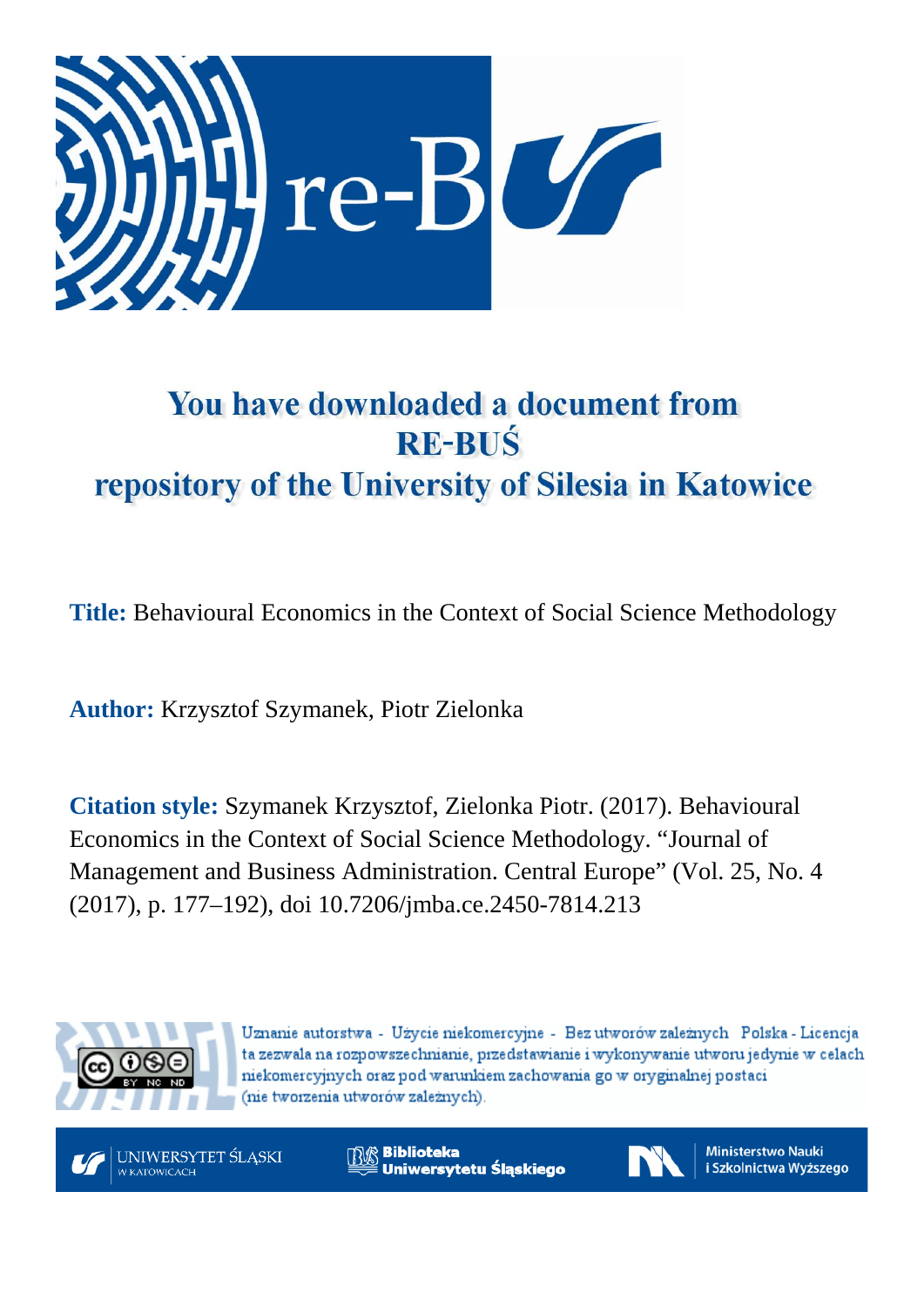

## Behavioural Economics in the Context of Social Science Methodology

Krzysztof Szymanek<sup>1</sup>, Piotr Zielonka<sup>2</sup>

Submitted: 25.10.17. Final acceptance: 8.12.17

#### **Abstract**

**Purpose**: The article discusses selected methodological issues of natural and social sciences with particular consideration of behavioural economics to highlight the significance of experimental research.

**Design approach**: The order of the issues covered is as follows: (a) science as a product of a research community, (b) basic cognitive activities in science, (c) a short description of social sciences, (d) a discussion on the methods applied in behavioural economics.

**Findings**: The article offers a description of research procedure, its objectives and the methods applied therein; it has been stressed that testing theories and hypotheses involves exposing them to falsification; it has been emphasised that research conducted within the framework of social sciences is more difficult than in the case of natural sciences because of the large number of independent variables and the possible interaction between the researcher and research participants.

**Practical implications**: The content presented in the article highlights the value of scientific findings as opposed to common-sense knowledge adopted with the disregard of the principles of proper methodology.

**Value**: The authors believe that the emergence of behavioural economics was an attempt to overcome certain deficiencies in the methodology of classical economics by means of experimental research. **Keywords**: natural science, social science, methodology, behavioural economics, falsification

**JEL:** B49

<sup>2</sup> Corresponding author – Warsaw University of Life Sciences SGGW Correspondence address: Warsaw University of Life Sciences SGGW, Nowoursynowska 166, 02-787 Warsaw, email: piotr.jerzy.zielonka@gmail.com.



Ministry of Science English-language translation and editing of that article was financed under Agreement 763/ P-DUN /2016 with funds and Higher Education from the Ministry of Science and Higher Education allocated to the popularization of science.

<sup>&</sup>lt;sup>1</sup> University of Silesia in Katowice.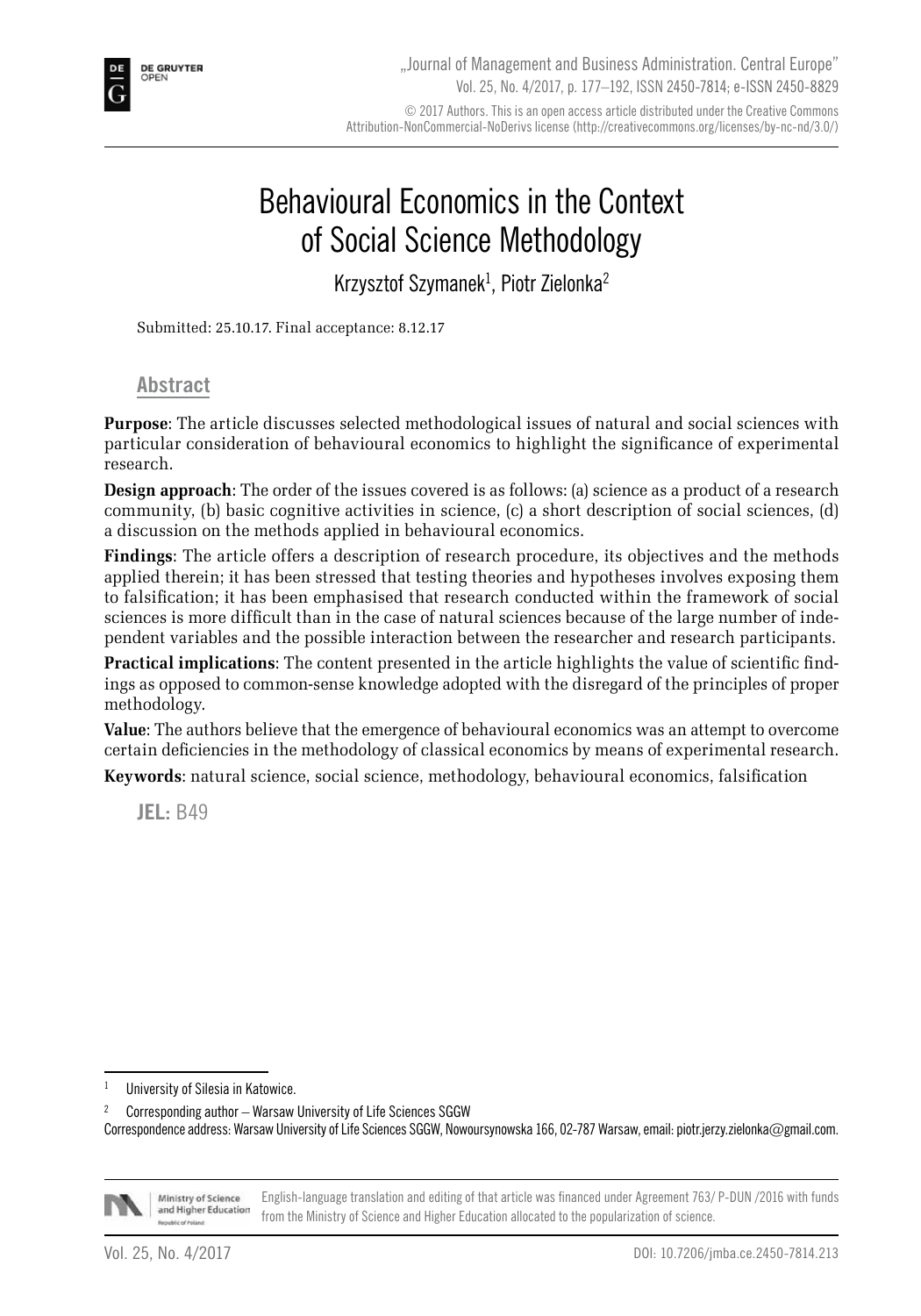## **Introduction**

Issues related to progress in science and conducting scientific research tend to be surrounded by controversy. We would like to use this paper to briefly discuss selected methodological issues from the social sciences in relation to the relatively fresh discipline of behavioural economics. It is based on different paradigms than classical economics, e.g. it allows for deviations from the rationality of market participants and for drivers other than profit maximisation (Morawski, 2016). Still, the dissimilarity of paradigms is not the topic of this paper. We rather intended to focus on the research procedure, on the objectives and methods applied therein, and to refer at the same time to the fundamental principles of research practice. We will try to cover the methodological imperfections of social sciences which have contributed to the appearance of the behavioural approach, as it is quite important to note that behavioural economics is not the only behaviour-oriented approach in social sciences. Recent years have seen the emergence of such disciplines as behavioural law, behavioural ethics, behavioural finance, and behavioural management. At this point, it is necessary to mention the emergence of a new paradigm in economics, combining the descriptive and normative approach (Kołodko, 2017). To begin with, it seems reasonable to recall the standards of research procedures applied in science, which will make it possible to present the issues which are of interest to us in a clear manner.

Explanations of reality as offered by science have been changing the way people think about themselves and the world for many years now. Whenever we talk about a scientific understanding of reality, it does not pertain to any kind of enlightenment, any contemplative state combined with extraordinary experiences or the transformation of consciousness. A scientist's vision of the world is objective and verifiable. Scientific understanding is commonly available, open to the public, and able to be tested and verified by anyone 'equipped with' the right competence. A scientist does their best to let other researchers become familiar with their line of thought and research results, compare them with their own findings, and eventually approve or criticise them. This applies to all outcomes of scientific activity – every idea aspiring to become accepted as a truth is thoroughly and critically investigated and examined by research communities. In the case of science, there is no possibility of substantiating propositions by referring to the opinions of respectable people, to ancient records, or to time-honoured commonly professed beliefs. The development of science is about a constant clash of views, a battle of ideas, whose outcome leads to the survival of only the fittest, the ones that are best proven and compliant with the highest standards. In the world of science, no proposition is considered eternal. Every claim may be undermined in the future; the process of verification never ends. There is a permanent analysis of and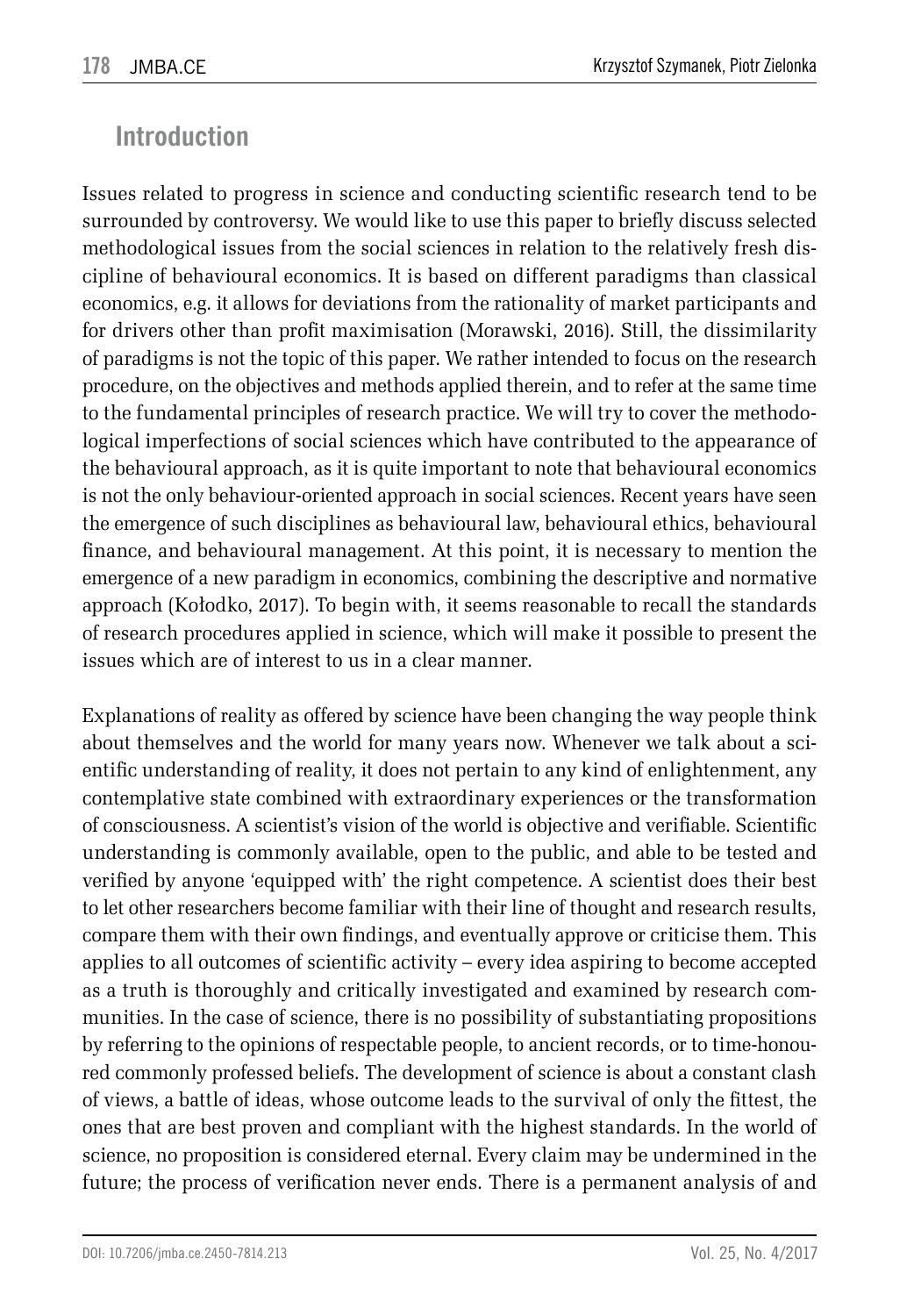search for loopholes in already accepted theories, key experiments are replicated, and earlier perspectives, inaccuracies, and gaps in reasoning are challenged. The sustained development of scientific knowledge leads to situations where it is sometimes necessary to thoroughly revise old views that were once regarded as unquestionable and final. They need to be adapted to new standards, or substituted with new ones. Carl Sagan (1934–1996), an astronomer and science populariser, perceived science as a self-correcting process. Paradoxically, this constant unrest, this scepticism, this ceaseless clash of ideas and the freedom to criticise do not lead to anarchy or chaos, but rather act as the driving force behind progress in science. Fields aspiring to become bodies of knowledge but devoid of the abovementioned element of dispute and absolute criticism do not develop, but remain stagnant (Szymanek and Zielonka, 2017).

Individual views that have not been scientifically verified, but are based only on an individual's access to limited knowledge and supported by irregular, common observation do not deserve to be trusted as much as science is. The effects of building knowledge based on non-systematic observation was perhaps best exemplified in the past by medicine, where it was not until the  $20<sup>th</sup>$  century that a methodologically correct verification of therapy techniques was applied. Medical knowledge was based not on the results of experiments and observation, but on the experience of individual physicians. The effects of the situation proved disastrous. L.J. Henderson, a biochemist from Harvard University, claimed that not until 1910 did the average ill person seeing a randomly selected doctor have a more than 50% chance to benefit from their appointment (Szczeklik, 2002). The reason for this was not physicians' limited intellectual capacity, poor perceptiveness, or lack of care, but a lack of methodological awareness, which made researchers draw completely ungrounded conclusions. The automatic psychological inclinations emerging and governing people's judgments in such methodological obscurity made it impossible to reason correctly, rendering those judgments tendentious and insensitive to signals of potential erroneousness. Falling into the confirmation bias trap was very common because people are driven by an impulse to search for and remember only the data that proves their own hypotheses, at the same time failing to notice, forgetting, or ignoring any inconvenient cases. If someone who disregards methodological standards tests a hypothesis regarding the effectiveness of a drug while driven by such impulses, they will be willing to consider all cases of recovery from a disease after the application of said drug as evidence to support their hypothesis, and regard and mentally record all instances of failure in treatment using the drug as exceptions. It is important to stress that even if the majority of patients recover from illness after they are prescribed a given drug, this will still not prove the effectiveness of the drug. Many diseases subside spontaneously, by themselves. It is therefore possible that patients may recover *regardless of* having taken the drug. If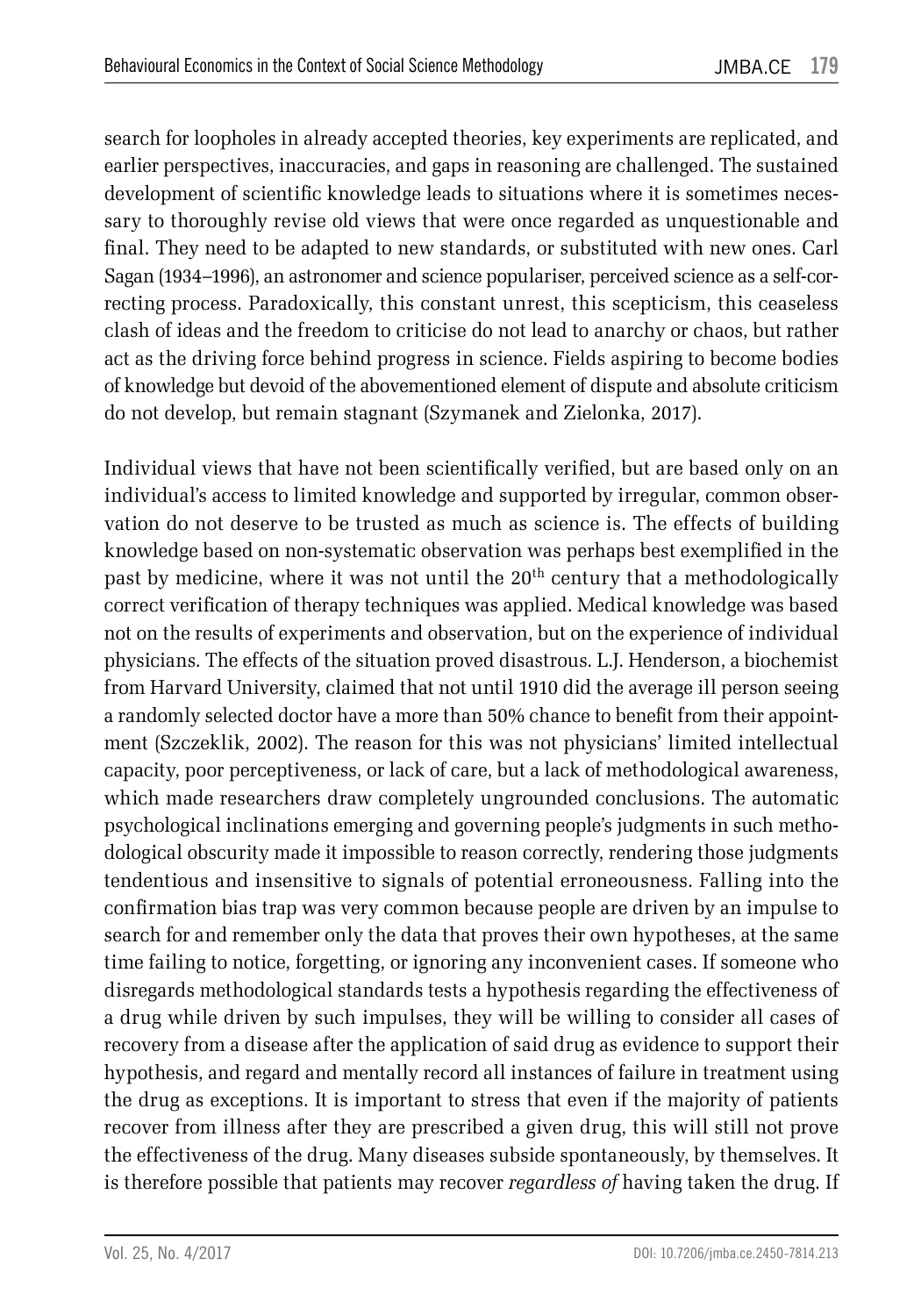there is no control group, we may not know how many patients would have recovered without taking the drug. Conducting studies on a random experimental group and a control group of appropriate number of subjects determined on the basis of statistics is a precondition for assessing the effectiveness of any therapy. A rigorous research regime also involves the application of the double-blind standard: no patients know which group they belong to, nor do any researchers know it when evaluating each patient's condition (Szymanek and Zielonka, 2017).

#### **Laws in science**

The laws applied in psychology or medicine differ from those functioning in natural sciences such as classical physics, to give but one example. The latter are of deterministic nature, which means that according to such laws, whenever certain conditions occur, a certain phenomenon has to take place as well. In the case of some medical sciences, psychology, or economics, probabilistic laws (or rather regularities) are usually identified, according to which the occurrence of certain conditions does not make a phenomenon bound to happen, but only likely to do so. Such likelihood, or probability, is often given in figures (e.g.: "fever occurs in 60% of cases of disease x"), but the laws in use frequently tend to imply only that a given effect occurs more often in the experimental group than in the control group. Both the identification and utilisation of probabilistic laws in research practice are challenging and may be the source of errors. Probabilistic laws manifest themselves not in one-off cases, but in groups. Finding that an effect occurs in a certain situation may not be considered either a proof of or a contradiction to a probabilistic law. This is a mistake referred to as small sample error, also known as: "I know a person who..." The latter comes from the common but incorrect attempts which people make to deny probabilistic laws. For instance, when a smoking addict hears of the scientifically proven harmfulness of smoking to human health, they respond: "OK, but I know a person who smokes two packs of cigarettes a day and is in great shape, and this year marks their ninety-fifth birthday." To form an opinion about certain probabilistic regularity, it is necessary to look into a number of cases. Fallacious understanding of probabilistic laws is also related to a very common mistake known as *post hoc ergo propter hoc* ("after this, therefore because of this"), which implies that A is the cause of B when B occurs after the occurrence of A (Szymanek and Zielonka, 2017).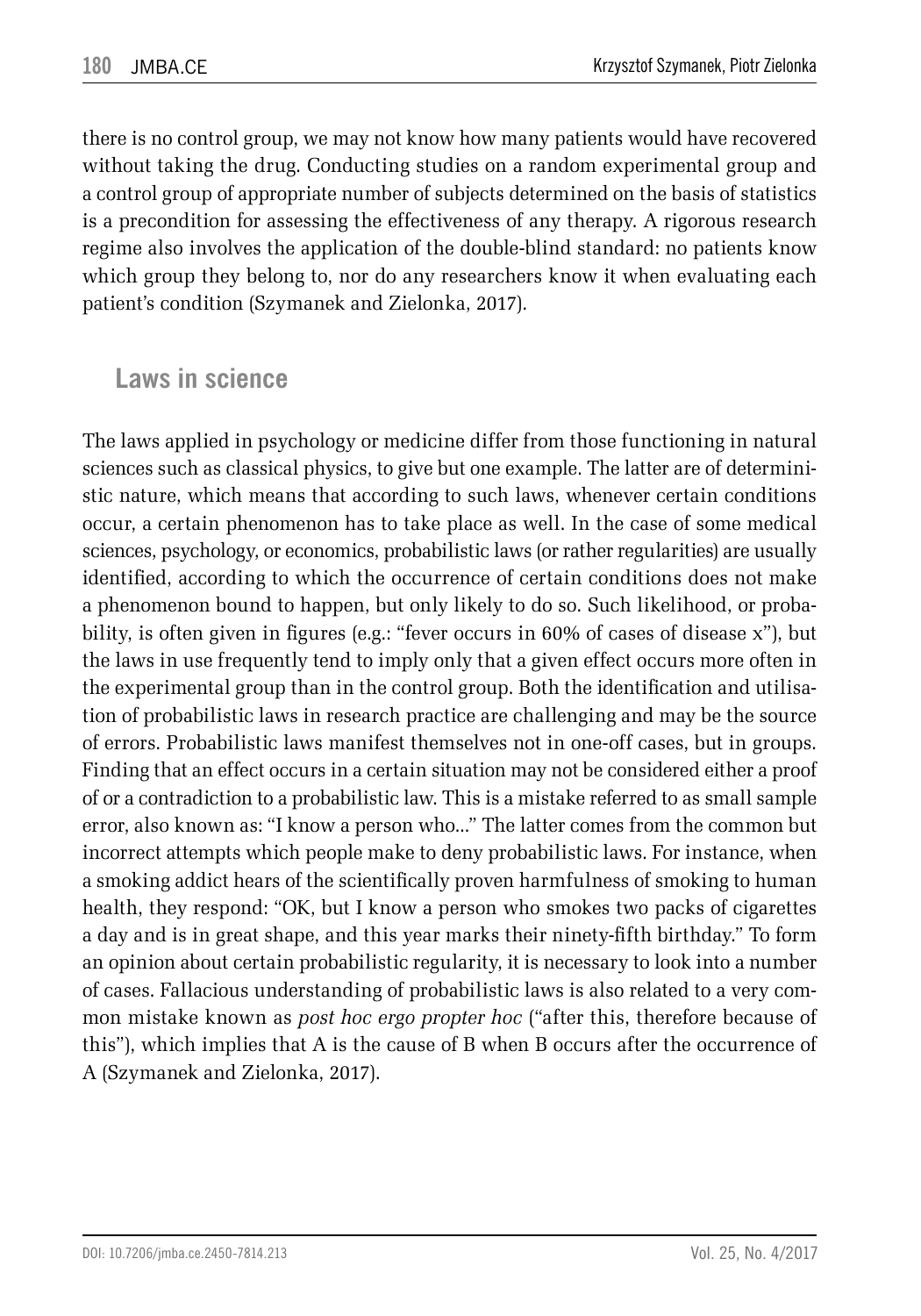### **Formal sciences**

An important difference between sciences lies in the method of substantiating propositions. In the case of formal sciences, also referred to as a priori sciences, such as formal logic and mathematics, a researcher may substantiate a new proposition without leaving their chair, or even without opening their eyes after waking up. Substantiation involves deriving a proposition through appropriate transformations within a system of axiomatic propositions called axioms, which is about finding a proof to support this proposition. A proposition, once proven, remains proven for ever and will never be undermined by anyone. However, formal science propositions do not concern empirical reality nor say anything about it. They refer to abstract ideas which cannot be experienced through the senses, such as numbers, geometric figures, or vector spaces. No observation or experiment may either deny or prove any mathematically proven truth. These areas, speaking in general terms, provide tools to process information, construct notions useful for analysing reality (e.g. number, square, function), and identify the relations they are subject to, which makes it possible to draw precise and objective conclusions. Whenever it is possible to express some data in mathematical terms, mathematics and logic will help to extract information out of it. It is possible to determine what can and what cannot be inferred from such data with absolute accuracy. Yet mathematics "doesn't know" what the researcher wants to present using numbers or geometric figures and what their objective is. Its view encompasses only the abstract content of these notions. Mathematical models are governed by absolute, precise and strict rules, and the responsibility for their correct adaptation to the analysed reality rests with researchers (Shapiro, 1997).

#### **Empirical sciences**

Unlike in the case of formal sciences, empirical sciences describe reality that can be experienced through the senses, and do not offer any truths proven once and for all. Propositions are substantiated only to a certain extent, and even those substantiated best may turn out to be erroneous in the future. Researchers are condemned to much guesswork when searching for regularities and laws governing reality. Contrary to popular belief, facts do not speak for themselves: scientific theories cannot be interpreted based on data collected or deduced in an objective manner from accumulated knowledge. Any set of facts contains numerous different regularities that cannot be reconciled with one another, and there is no method that would make it possible to determine *a priori* which of these regularities actually governs our reality and works for newly emerging data. The only thing a researcher can do is to use their knowledge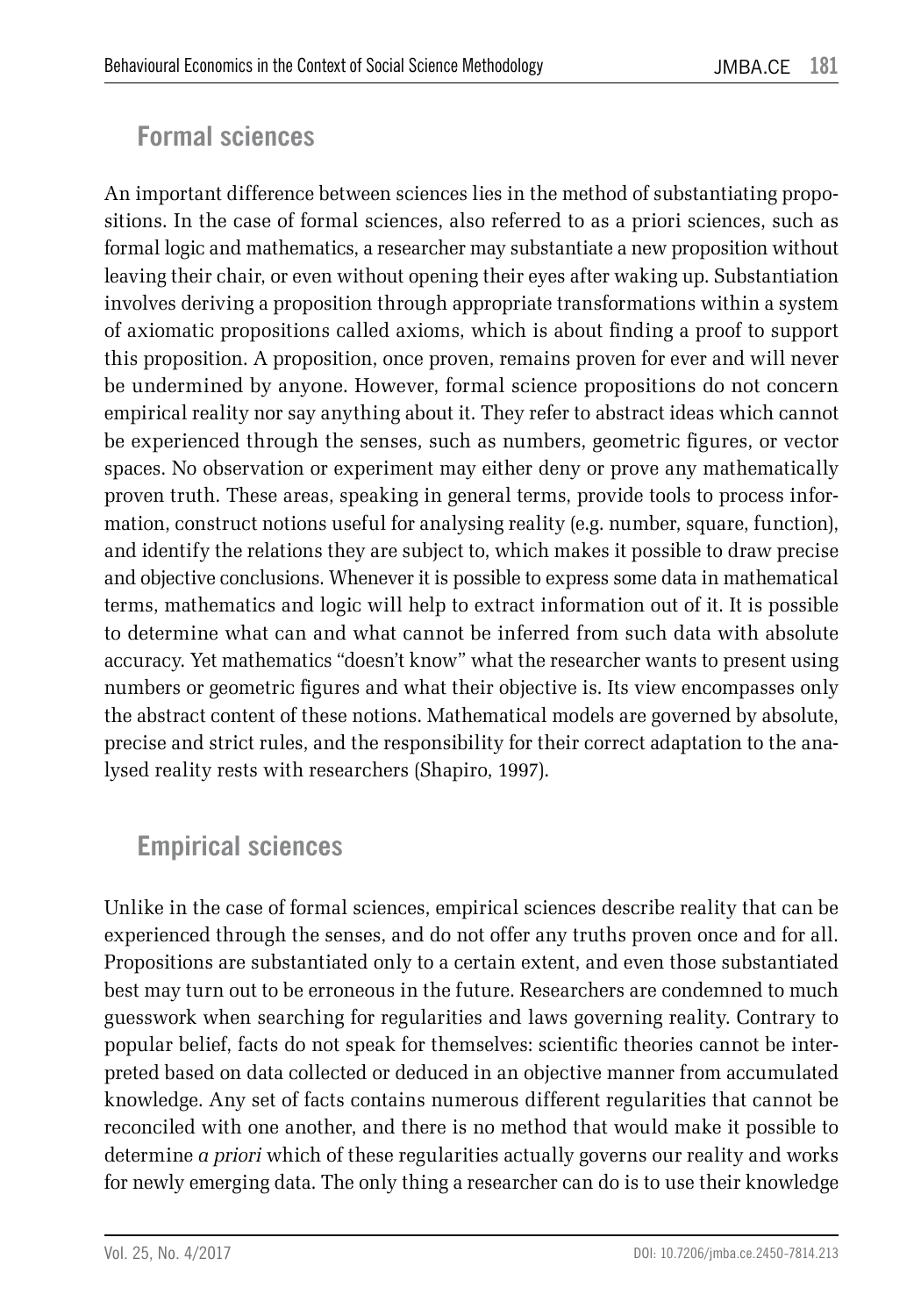and experience to try to guess the truth and then confront it with reality (Quine and Ullian, 1978; Chalmers, 2004). This procedure is called putting forward hypotheses, followed by testing them. A researcher tries to make the proposed hypothesis coherent with known facts so that it does not lead to conclusions opposing the accumulated observations, and it is possible to conclude as many known facts as possible on such a basis. A hypothesis should offer correct predictions that are unknown at the time it is proposed. Therefore, a hypothesis exists because of its consequences, and its entire value comes down to what can be inferred from it.

The basic method of testing hypotheses is about checking the correctness of conclusions drawn from them. A typical scientific hypothesis concerns an infinite number of events and refers to issues that are not directly observable (Skyrms, 2000; Quine and Ullian, 1970). It is never possible to exhaust all cases, and the verification procedure is never final. There are never sufficient grounds to claim that a hypothesis has been proven conclusively. But passing a certain number of tests successfully induces researcher communities to regard a given hypothesis as sufficiently proven to consider it an element of scientific knowledge (Nola and Sankey, 2007).

However, it is not only the number of tests that counts, but also their strictness. The stricter the tests a given hypothesis is subject to, the better proven this hypothesis is. The more likely it is that a given test exposes the falseness of a hypothesis if it is actually false, the stricter such a test is considered. For instance, the more precise the measurement instrumentation in use, the stricter the test. Sensitive tools will detect even a slight deviation from prediction, so if no such deviation has been discovered, the better it is for the tested hypothesis. It quite often happens that according to current knowledge, conditions X should trigger *q*, but the tested hypothesis proves it wrong – because it shows that what follows is the occurrence of *r*. So when it turns out that *r* instead of *q* occurs in conditions X, we can say that the hypothesis has been subject to strict tests, and the stronger the grounds to think that *q* would occur in conditions X, the stricter the test appears to be (Popper, 1959).

### **Falsification**

If researchers across the globe came across only white swans, they should not simply assume that all swans are definitely white. Even if they encountered millions of white – and only white – swans, it would not be conclusive proof to support the hypothesis that all swans are white, but would only mean that there are no reasons to reject a hypothesis that all swans are white. Once the first non-white (e.g. black) swan is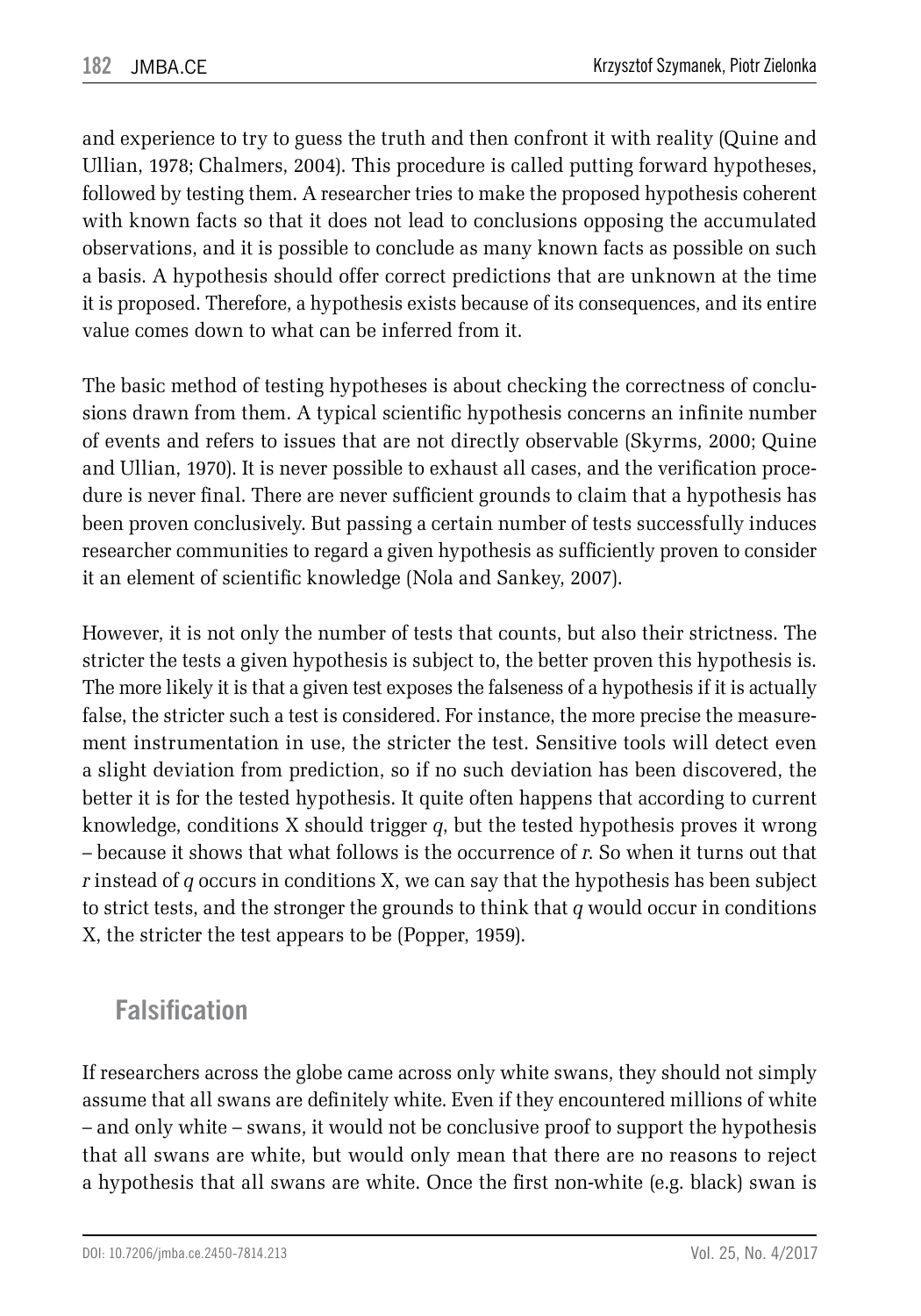spotted, the hypothesis becomes refuted. Therefore, until a hypothesis is disproved, it may be treated as true (Zielonka, 2003).

It is pointless to test hypotheses for which it is impossible to design a test that could – even theoretically – lead to considering a given hypotheses false, i.e. hypothesis falsification (Popper, 1959). A non-falsifiable hypothesis may be reconciled with any state of affairs, which makes it highly uninformative with regard to reality. An example may be an astrological prediction: "It is possible that you'll have a meeting with a Pisces next week". Whatever happens next week, whether there is a meeting with a Pisces or not, the prediction will certainly not be proven wrong. It is impossible to find a state of affairs that – if it came true – would render the prediction false. To compare, a falsifiable hypothesis is "All ravens are black". The sentence may be considered false after we come across a green raven. Falsifiability is a gradable quality, and can be limited to a smaller or larger extent by the way in which a hypothesis is formulated. Sometimes hypotheses are formulated in too general a manner, or unclearly, depending on the implicit conditions accepted in silence. It is then difficult to investigate which observation or potentially true fact could contradict the formulated hypothesis. Which fact could stand in opposition to the following hypothesis: "The market will achieve balance sooner or later". If the market achieves balance after a year, the hypothesis will turn out to be accurate. If not, it will be impossible to consider it false – after all, it argues that balance will occur "sooner or later" – not necessarily after a year.

Of course, there are even greater research difficulties with probabilistic hypotheses such as: "In conditions X *r* will occur at a probability rate of p". For instance: "When X occurs, in the majority of cases *r* occurs as well". In such situations, a one-off observation of the occurrence or absence of *r* in conditions X has no value as a hypothesis test. In the case of a probabilistic hypothesis, testing requires making a number of repeated observations.

It is therefore crucial to clearly determine what does and does not result from a given hypothesis when it is tested. This is where a significant difference between the natural and social sciences appears. Thanks to the concrete form of notions used in social sciences and to the wide-ranging application of mathematics, we are able to draw very precise and clear conclusions from the analysed hypotheses. Drawing such a conclusion often involves replacing numbers in a given formula. In the case of social sciences, the situation is much more difficult. Here, deciding if a given conclusion does or does not result from the presented hypothesis may be infected with subjectivity. If there are different views on what stems from the analysed hypothesis, there appears a serious difficulty in testing it.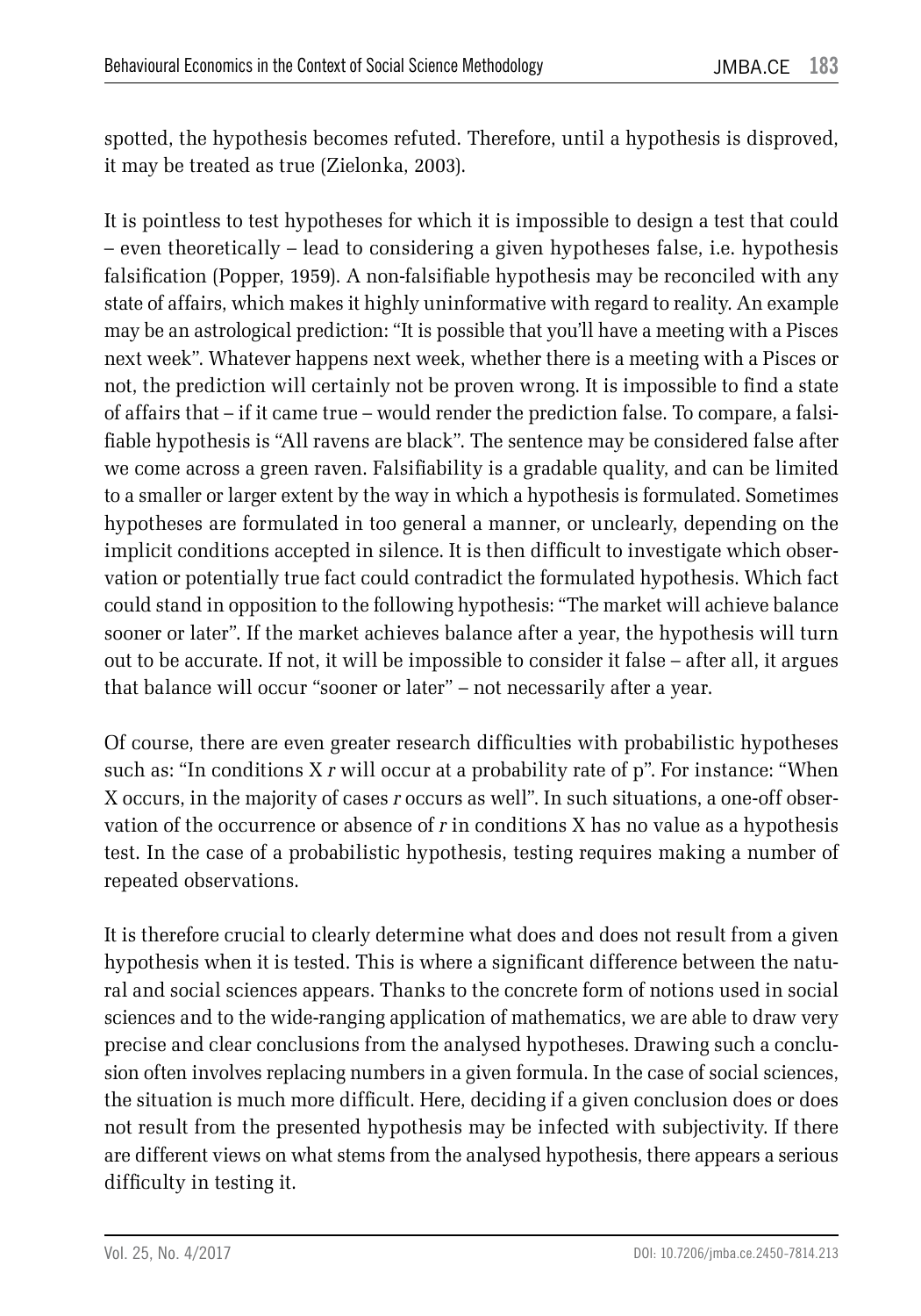#### **Theories**

When we say that something stems from a hypothesis, it is usually about a conclusion drawn on the basis of the hypothesis and some additional statements that have previously been considered true. Hypotheses in science appear in the context of a broader ordered set of propositions and ideas, definitions, postulates, and models related thereto, referred to collectively as a theory. The most important propositions of theories are those that express the laws governing the analysed reality. Building a theory is a fundamental cognitive activity in science, aimed at organising a chaotic reality through the notional isolation of the most important elements thereof and by indicating the relationships occurring among them. Theories differ to a great extent in terms of their scope, degree of coverage, coherence, precision of formulation, and methodological advancement (Suppe, 1977). They are extended hypotheses, subject to testing in the aforementioned manner. In the case of natural sciences, a scientific theory is a system of propositions providing explanations and predictions, generating empirically testable hypotheses. As an example, Democritus' views connected with the idea of the atomic structure of matter were not a scientific theory. It is impossible to use these views to derive any hypotheses that would concern observable facts. It was a purely speculative concept, unlike John Dalton's atomic theory that appeared thousands of years later and offered precise quantitative empirical predictions. The term of *theory* is sometimes used in a different sense in the case of social sciences. It is referred to, for example, in deliberations about the history of various ideas, in very general analyses, or in speculative discussions about certain concepts.

Different theories often pertain to the same area of reality, but it might still be impracticable to reconcile them. This is where the problem of the selection of the best theory appears, which becomes a challenge because there are many different criteria to check the quality of theories, which results in a situation where it is generally impossible to choose the best one using objective tools. Theories are expected to be falsifiable, simple, precise, general, and coherent with both the remainder of the knowledge possessed and with related theories (Kuhn, 1977). A single theory may be superior to another in certain terms, but at the same time inferior in other terms. Theories usually tend to develop, which causes their original characteristics to change: certain flaws are eliminated, but there are others that may take their place. Frequently, despite some evident drawbacks of a theory, a group of researchers may regard it as promising and devote their time and effort to explore it. Copernican heliocentric theory was originally clear in its opposition to physical and astronomical theories of the time, and Ptolemy's competing theory was consistent with them. Both theories were similarly complex and did not differ much in terms of accuracy. But the qualities of Copernicus' theory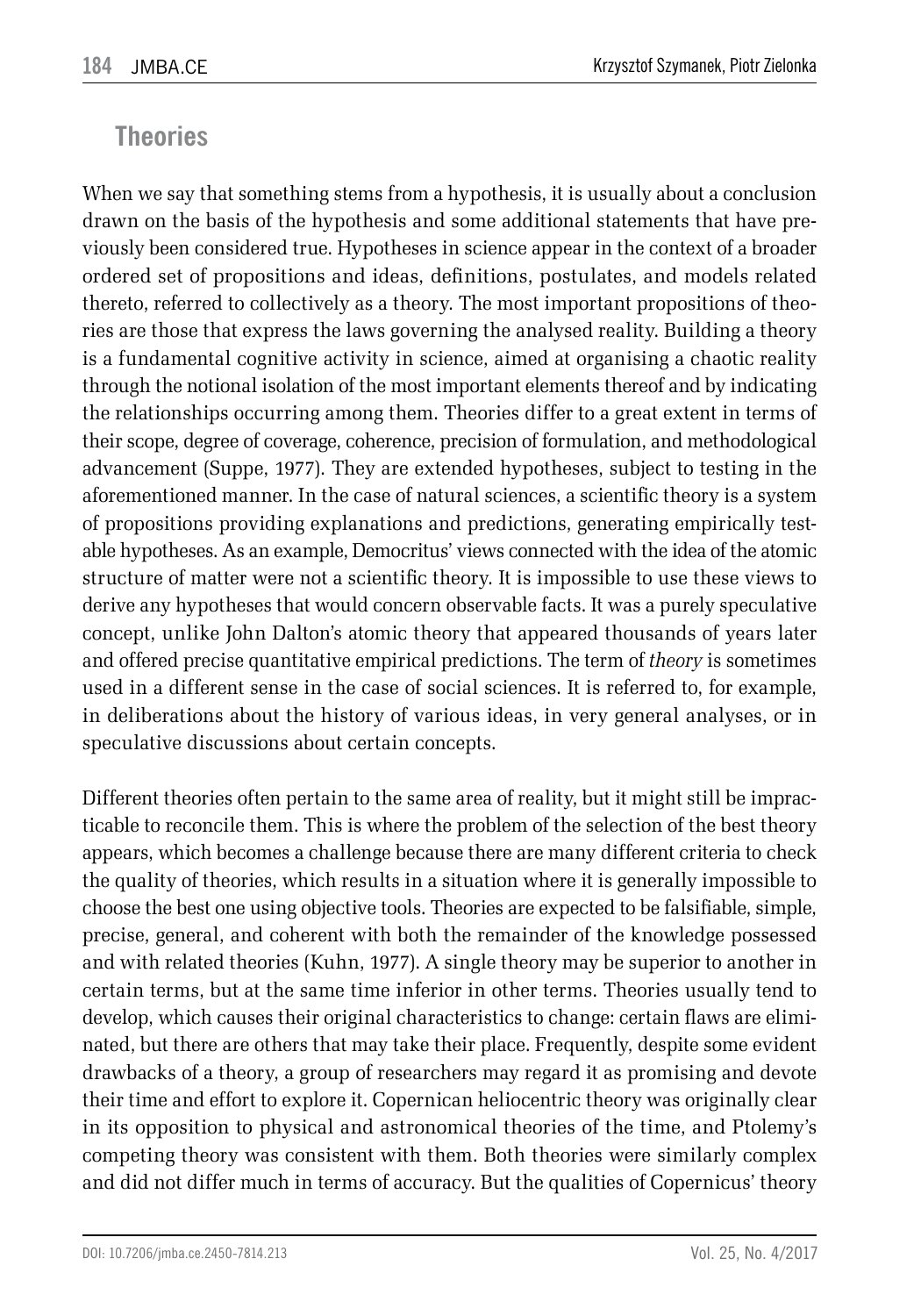caused several remarkable scientists of the time to support it. Their work helped remove the theory's flaws step by step, and new discoveries in physics and astronomy showed that certain flaws actually only seemed to be so. After Kepler's concept of elliptical orbits was introduced, the heliocentric theory became incomparably simpler and more accurate than the competing theory. Years of development proved that it outclassed the geocentric theory in all possible aspects (Kuhn, 1985). Such an unqualified victory of one theory over another is a phenomenon typical of natural sciences, yet is much rarer in the case of social sciences, where it is normal to see two or more theories concerning the same aspects of reality coexist.

#### **Explanation**

Although collecting objective data in scientific research is crucial, obtaining even the most extensive knowledge of a topic does not create science. Alchemists previously possess a vast body of information about chemical substances, but their knowledge certainly did not deserve to be called science. Science is required to offer much more than just a description of reality. Scientific theories exist to condense complex knowledge into simple, precise, and clearly formulated laws that govern the world in which we live. A scientific understanding of reality is manifested in building theories which are able to explain and foresee various phenomena. Explaining is, essentially, providing answers to the question of "why?" This question appears when it is known that a given phenomenon has occurred, but what has caused it, what other phenomena have contributed to its occurrence, and why it has followed the course it has remains unknown (Ruben, 2004). The most perfect method of explanation in science involves presenting a phenomenon as a set of certain fixed relationships expressed in sentences such as: *Whenever X, then also Y*. According to this theory, the laws included therein *must have* led to the effects observed in certain circumstances. If the question is "why did Z occur?", the answer is: "because in conditions X, which did occur, laws  $P_1,...,P_k$ P*n* say that Z has to occur as well". The question of: "Why does the water in the observed glass boil?" can be answered as follows: "The water boils because the air pressure is normal, the water temperature is 100 °C, and the law says that whenever the air pressure is normal and the water temperature is 100 °C, water boils". Explanation therefore involves indicating the general regularities, which are laws included in a given theory. But not every regularity may be called a law. Let us assume that it has been established that none of hundreds of thousands of Warsaw University graduates has ever come down with the plague. But if the question of: "Why has Jan never come down with the plague?" is answered as follows: "Because he graduated from Warsaw University, and no Warsaw University graduate has ever come down with the plague", it may not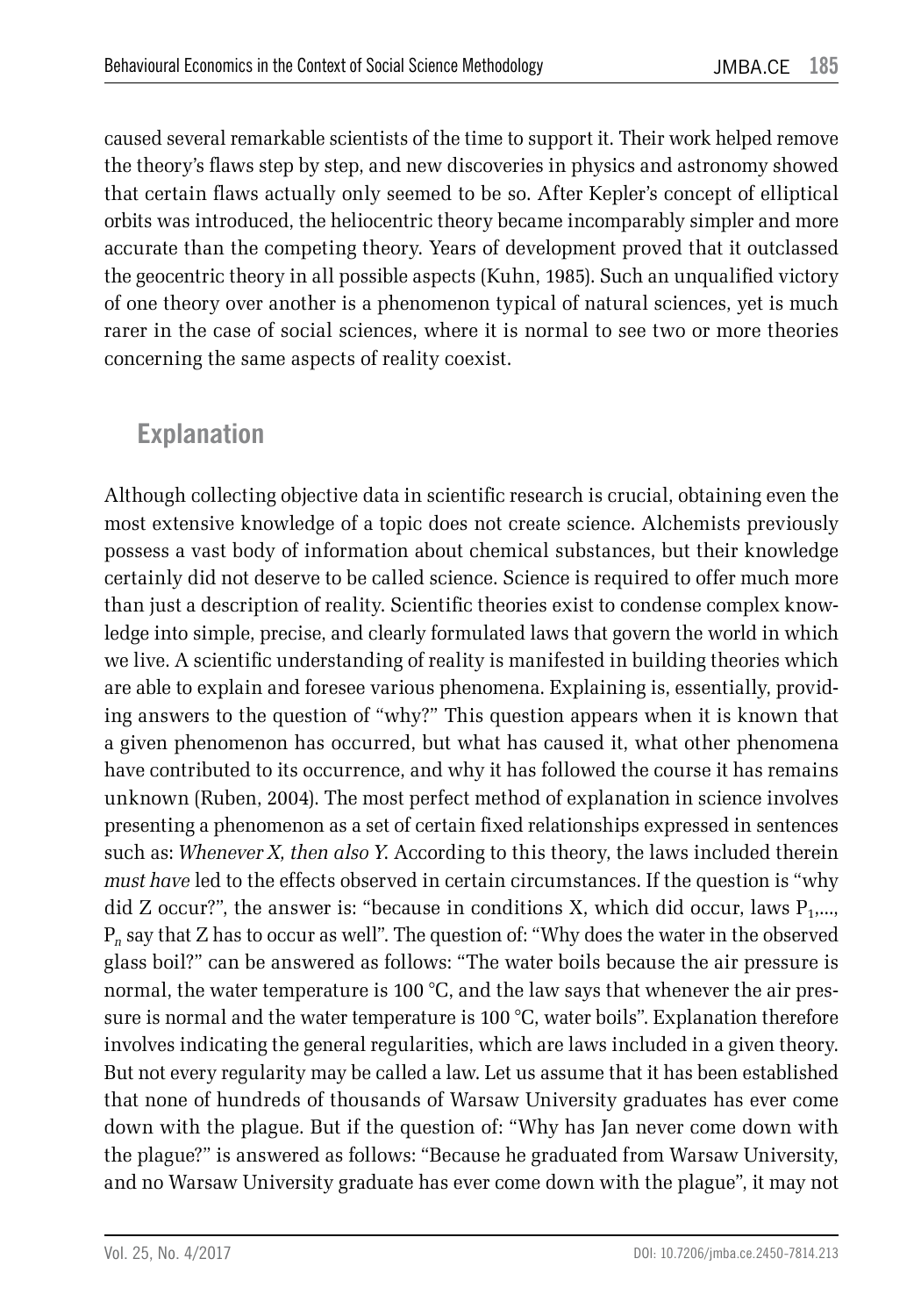be considered a convincing explanation. It seems unlikely that the indicated regularity affects these statistics. It seems that the absence of cases of the plague among Warsaw University graduates is rather a lucky coincidence, and thus not eligible to be called a law. A scientific explanation requires that the indicated regularities be *laws of science.*  A scientific law, like a national law, prohibits certain states of affairs and excludes the possibility of their occurrence in the past and in the future. Meanwhile, notwithstanding the fact that not a single Warsaw University graduate has come down with the plague, although they *could have* come down with it, graduating from Warsaw University has not improved their resistance to this disease. It seems particularly unlikely that the people who did go down with the plague would not have come down with the disease *if* they had graduated from Warsaw University. The scientific law regarding the boiling of water says that it is not possible that a sample of water does not boil in certain specific conditions. Every water sample would boil *if* these conditions occurred.

Unfortunately, scientific laws in the strict sense are encountered only in natural sciences. No such strict scientific laws are formulated in social sciences, which are content with discovering empirical generalisations of causal nature. In the case of social sciences, explanation involves usually an indication of the reason for a given phenomenon. The question of: "Why did phenomenon Z occur?" is answered as follows: "Phenomenon Z was triggered by causes  $p_1, p_2,...p_n$ ". When formulating an explanation of such type, there is no indication of conditions that always lead to a certain effect according to some law. What are indicated, however, are the causes that have led to the occurrence of the phenomenon in certain pre-existent conditions. In the case of social sciences, we usually deal with phenomena triggered not by one specific cause, but rather by a larger number of causes, with each such cause having an impact on the occurrence of a given phenomenon. Theories cover only part of the significant causes. Arriving at a set of causes explaining 50% of variability of the explained phenomenon is considered a success. But it may turn out that these causes are independent of one another.

Theories that can explain any possible phenomenon are of no cognitive value. In the 19<sup>th</sup> century, there was a common view that human behaviour could be explained by instincts that drive humans – and many such instincts were listed (Hergenhahn and Henley, 2017). If somebody looks for company, they must be clearly driven by the socialistic instinct. But opting for solitude may be explained by the individualistic instinct. A theory of this type is able to explain any kind of human behaviour, which makes it cognitively void. Similar reservations have been voiced about psychoanalysis: "Can you think of a dream that a psychoanalyst would consider impossible to be had?"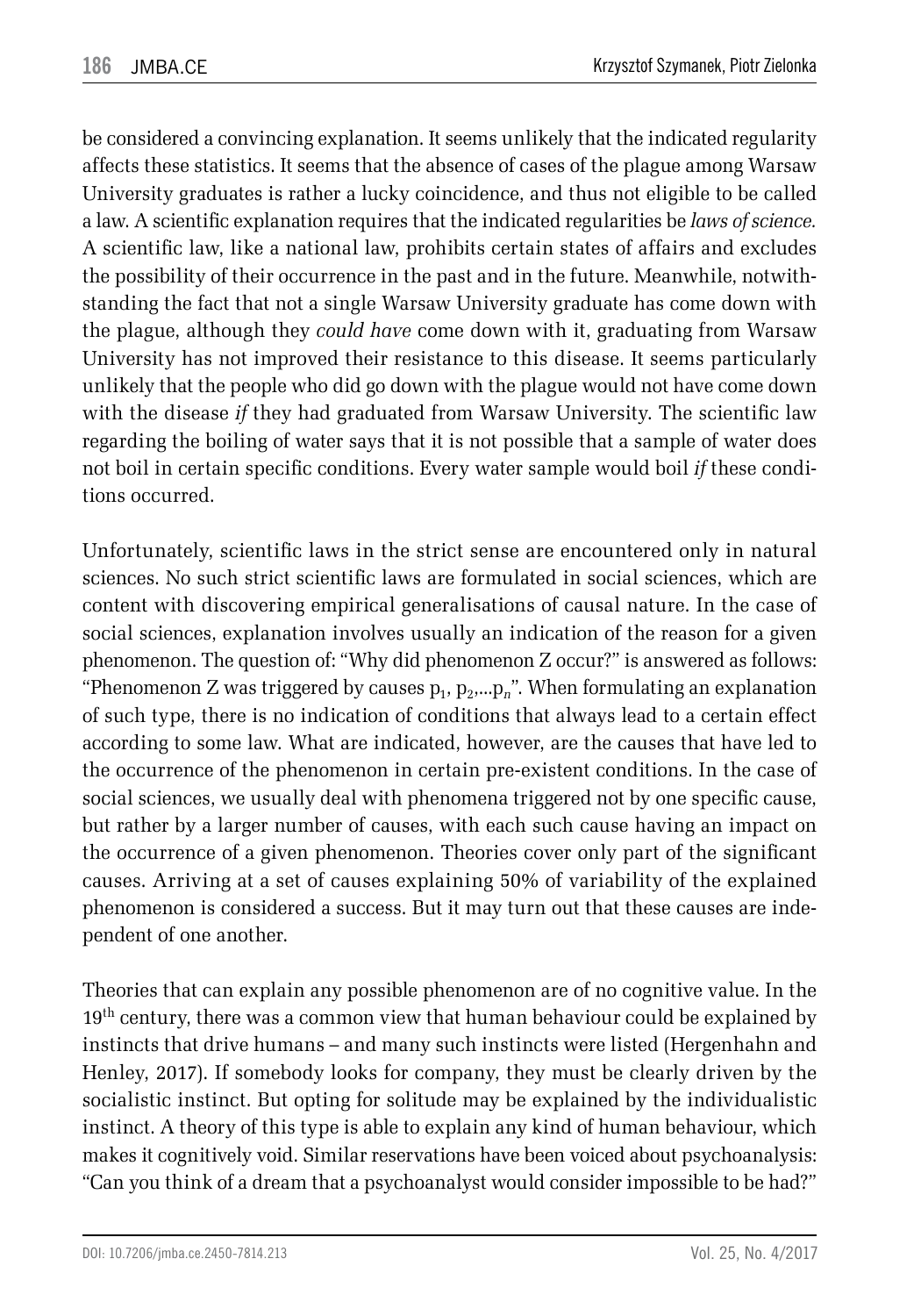Mario Bunge (1996) wrote a radical essay where he included a quite long list of pseudoscientific areas of knowledge, devoid of the possibility of falsifying hypotheses, but still present at many universities. Among those areas was pseudo-mathematical symbolism using social notions to resemble formulas involving physical quantities, e.g.: social frustration /mobility = participation in political life.

#### **Forecasting**

Forecasting is common to all fields of science. Even palaeontologists seem to try to predict the excavations they may find. Familiarity with scientific laws and with the principles of cause and effect makes it possible not only to explain, but also to predict phenomena, which means the ability to answer questions like: "What will happen in conditions XX?" or "What conditions need to be created to cause Y"? While the ability of a theory to explain phenomena offers a sense of understanding reality, the ability to predict phenomena grants practical advantages that make it possible to achieve the desired goals and avoid undesirable events. Forecasting – unlike explaining – may also be based on regularities that are not of causal nature. Correlative relationships will suffice to this end. It is possible to predict the future achievements of students based on their entrance examination results, although there is no cause and effect relationship between the two.

Forecasts offered by natural sciences are much more valuable than those provided by social sciences. The reason behind this lies in the very subject of research conducted in these two types of sciences. In the case of natural sciences, studies explore systems of a relatively low level of complexity, composed of a small number of components, featuring a small quantity of factors of impact. Newton's theorem describing the Solar System considers only the force of gravity acting between celestial objects and utilises the law of universal gravitation to make it possible to formulate accurate predictions for the forthcoming thousands of years. It is difficult to imagine such a situation in the case of social sciences, where the researcher needs to take into account the existence of hundreds of simultaneously occurring variables, additionally involved in complex interaction with one another. With natural sciences, in turn, even if there are some complex systems, it is possible to concentrate – at least at the first approximation – on only a few of the most crucial elements, which always makes an issue easier to manage. Besides, complex systems are usually relatively easy to 'decompose' into simpler subsystems that can be examined in isolation from each other. The Solar System is composed of thousands of elements, but Newton was able to limit his studies to only a few of them – namely the Sun and the planets – with a fruitful outcome, as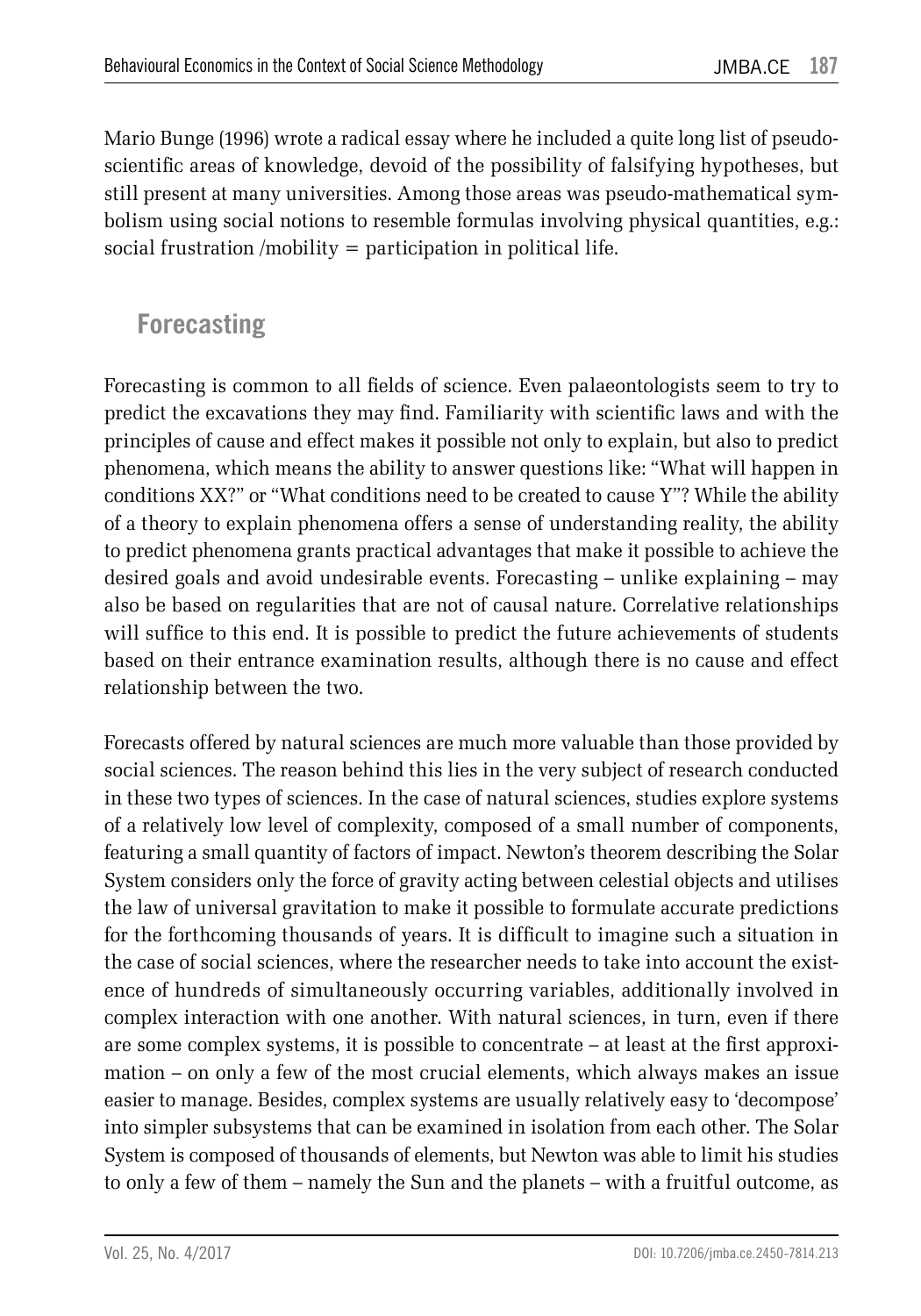it turned out. Moreover, the possibility of analysing the movement of each planet around the Sun separately and with a reasonable degree of accuracy, ignoring the interaction with other planets, became evident. It is unfeasible to reduce hundreds of thousands of businesses to the several most important ones and to analyse the relationships between them in separate pairs. There is also the instrumentalist approach, supported by Milton Friedman among others, who claimed that scientific theories cannot be tested by testing the realism of their assumptions, and all that matters is the accuracy of a theory's predictions, not whether or not its assumptions are true (Rzeszutek and Szyszka, 2017).

According to a well-known myth, when Oedipus' father heard a prophecy that he would be killed by his new-born son, he abandoned the child, triggering a series of events that concluded with his death at the hands of Oedipus. Self-fulfilling prophecies such as the "Oedipus effect" are a phenomenon absent from natural sciences. The term was coined by Robert Merton (1948), who first used it in an article entitled "The Self Fulfilling Prophecy". The very fact of announcing a prediction may lead to its fulfilment, or by contrast, to its non-fulfilment because of the fact that society will make its decisions whilst taking the prediction into consideration. Spreading false news of a situation where a bank is reputedly insolvent may cause the bank's clients to withdraw their money from the bank, which may lead to the actual bankruptcy of this bank. Generally speaking, the outcome of scientific research on society has an impact on the society itself. It should be quite obvious that the influence of this phenomenon on the accuracy of predictions in social sciences is destructive. Karl Popper (1957) claimed that it is impossible to predict the future of societies using scientific methods. The course of history is unpredictable because of purely logical reasons. Even if someone developed a calendar of social life, it would lead to events or actions that might thwart the predictions included therein. Let's assume that one day, the calendar announces a three-day increase in stock prices followed by a precipitous drop in these prices. Stockholders would try to sell their stocks on the third day at the latest, causing an earlier slump, which would lead to the invalidation of said forecast.

#### **Experiment**

Natural sciences offer an opportunity to conduct repetitive and universal experiments that make it possible to trigger the same phenomenon in convenient conditions a number of times, and to manipulate only one factor while controlling other ones, which allows one to draw reliable conclusions. In the case of social sciences, the possibility of conducting experiments is limited. Research is usually based on observation that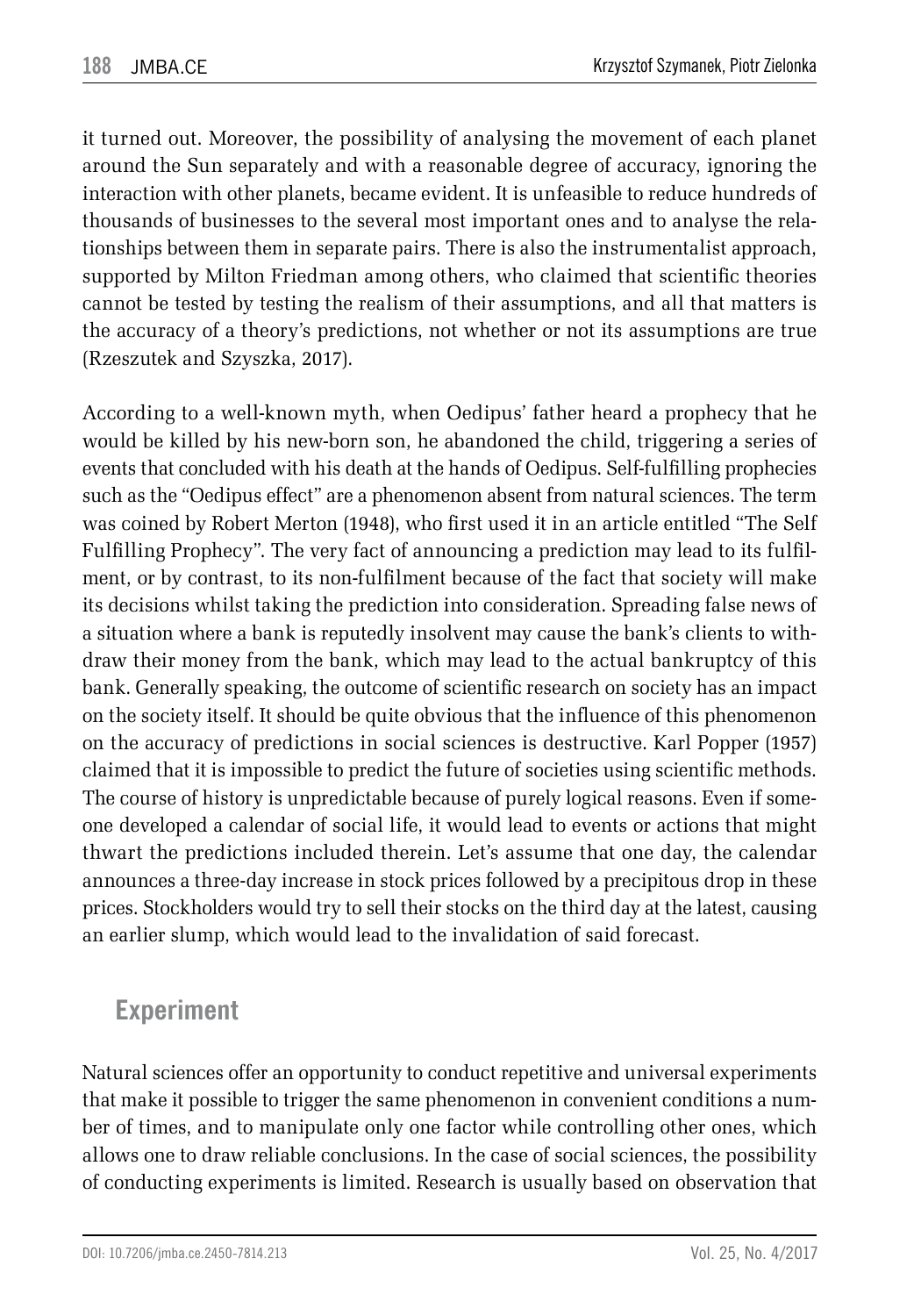makes it impossible to isolate single factors in controlled conditions. No experiment can be repeated in identical conditions; and no research result obtained in an experiment may therefore depend on factors beyond the experimenter's control. When other researchers fail to replicate an experiment, it is unknown whether the reason is the lack of a real relationship between variables, or the occurrence of a factor missing from the original experiment.

Although the behavioural approach to social sciences involves the application of experiments as a research method, there are additional interpretational difficulties absent from natural sciences, such as the external validity of research. Here is an example of a behavioural economics experiment called the *ultimatum game* (Carter, 1991). There are two people taking part in the experiment: A and B. The moderator gives \$100 to person A. Next, person A is asked to offer any part of the received amount to person B. If person B accepts the amount obtained from A, both people will be able to keep their respective amounts. But if person B rejects A's offer, both people lose all the money to be received. Assuming that each of the entities involved maximises utility, cooperation between person A and person B would proceed as follows: Person A offers any amount from a left-open interval (\$0;\$100>. Person B accepts any of these amounts. If, for instance, person A offers \$10, it would be reasonable for person B to accept the offer because the utility of \$10 is greater than the utility of zero dollars. In reality, not many people in A's place offered B an amount as low as \$10. And even if such an offer eventuated, it was usually rejected by B as too low. To the majority of research subjects, there was another factor that appeared to be more important than profit maximisation. This factor was a sense of justice. Person A did not offer extremely low amounts to person B because of the awareness that person B would not regard such amounts as fair or just. If person B rejects the offer, both people lose everything. It turned out that person A offered amounts close to \$50.

Even though the *ultimatum game* experiment has made it possible to determine human behaviour in artificial conditions, an important question a researcher needs to ask themselves is about the external validity of the experiment, i.e. to what extent the discovered regularities can be generalised with regard to real human behaviour in natural conditions. The case is similar to hypothetical choices made by participants in experiments. Can the results of such experiments be generalised with regard to decisions actually made in business and in everyday life?

In natural sciences, the course of a phenomenon is usually determined by only a few variables, taken into account by theory as well. In the case of social sciences, theories consider only part of the variables of significance to a given phenomenon. It is impos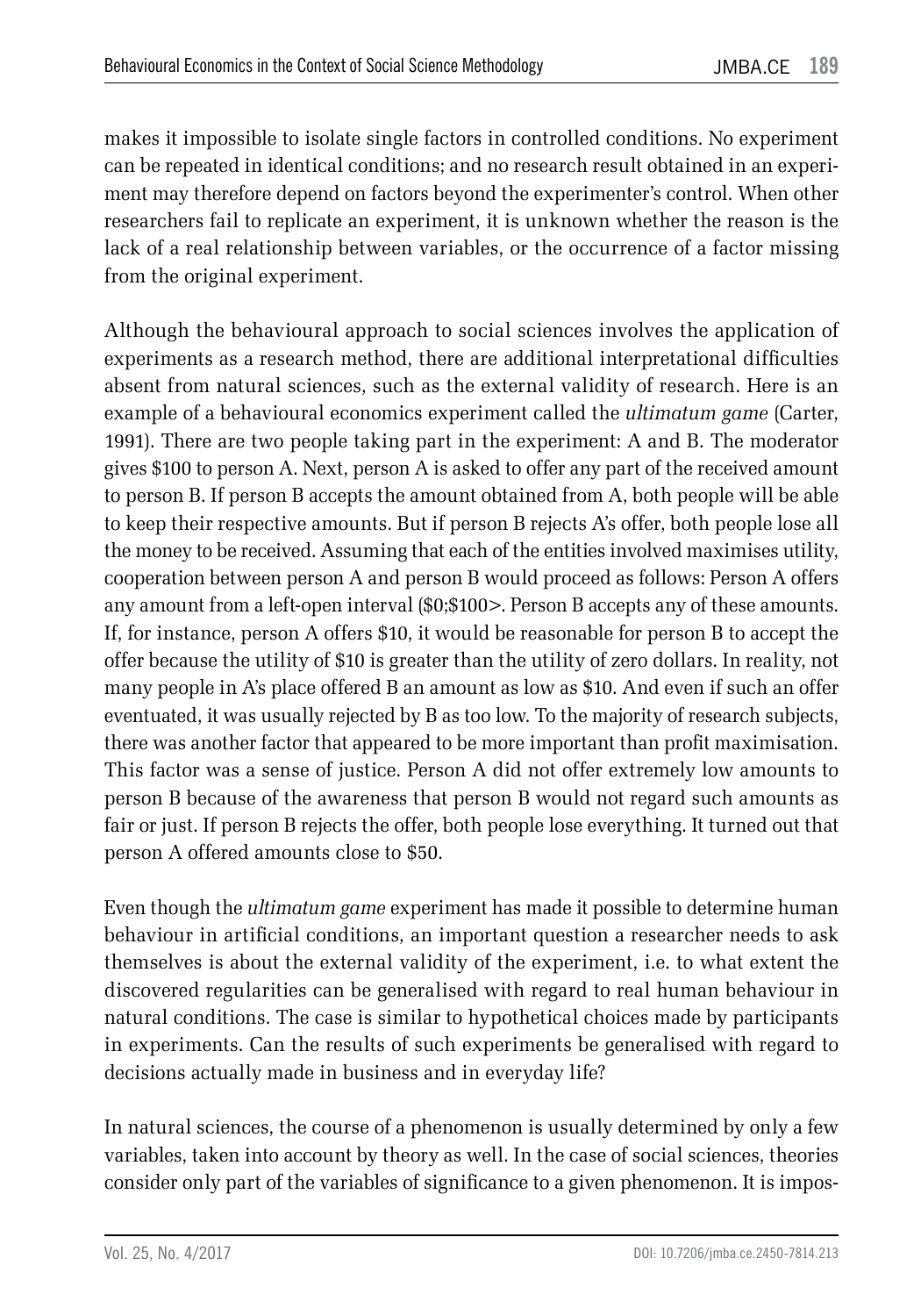sible to take all variables into consideration because of the number of them and the fact that many significant variables are simply unknown. The regularities identified by social sciences are most often only probabilistic for this very reason. The behaviour of phenomena described by a given theory depends not only on the factors taken into account by this theory, but on other factors outside of its range as well.

Furthermore, in light of people's sensitivity to information which they receive and which may influence their opinions and, as a consequence, their decisions, creating a theory that would make accurate forecasts possible seems rather unlikely. An example of human sensitivity to received information is the case of the increase in the price of stocks of Dayang Trands, a Chinese clothing company. The price of their shares rose by 100% within less than a fortnight after a famous American investor, Warren Buffett, said in public that he wore suits made by the company. Oskar Morgenstern, the co-creator of the expected utility theorem, did not believe that economics could be used in forecasting economic events. Consumers, managers, and politicians take such forecasts into consideration and change their actions and decisions on that basis. This forces forecasters to modify their predictions, which, in turn, forces the audience of these predictions to react. According to Morgenstern, statistical methods in economics are virtually useless unless used for descriptive purposes (Bernstein, 1997).

#### **Discussion**

Using experimentation as the basic research method in behavioural economics offers a number of advantages. It helps overcome many methodological deficiencies which curb the development of social sciences, such as the limited ability to detect causal relationships and the difficulties related to theory testing. The application of empirical research favours the formulation of testable hypotheses. The development of the descriptive side of economics is ongoing, providing more information on how people actually make their decisions and form opinions, and about the reasons behind them. The situation is similar in the case of other behavioural approaches to social sciences such as behavioural law, behavioural ethics, behavioural finance, or behavioural management. Furthermore, the recent past has seen noticeable development in terms of application domains (*nudge, behavioural design*), describing the application of discoveries from the behavioural social sciences in social and corporate policies. The popularity of the behavioural approach is increasing year-by-year. Daniel Kahneman and Amos Tversky's article (1979) entitled "Prospect theory: An analysis of decision under risk", being one of the first significant works from the behavioural economics, has been quoted over 47,000 times so far, which is one of the largest such results in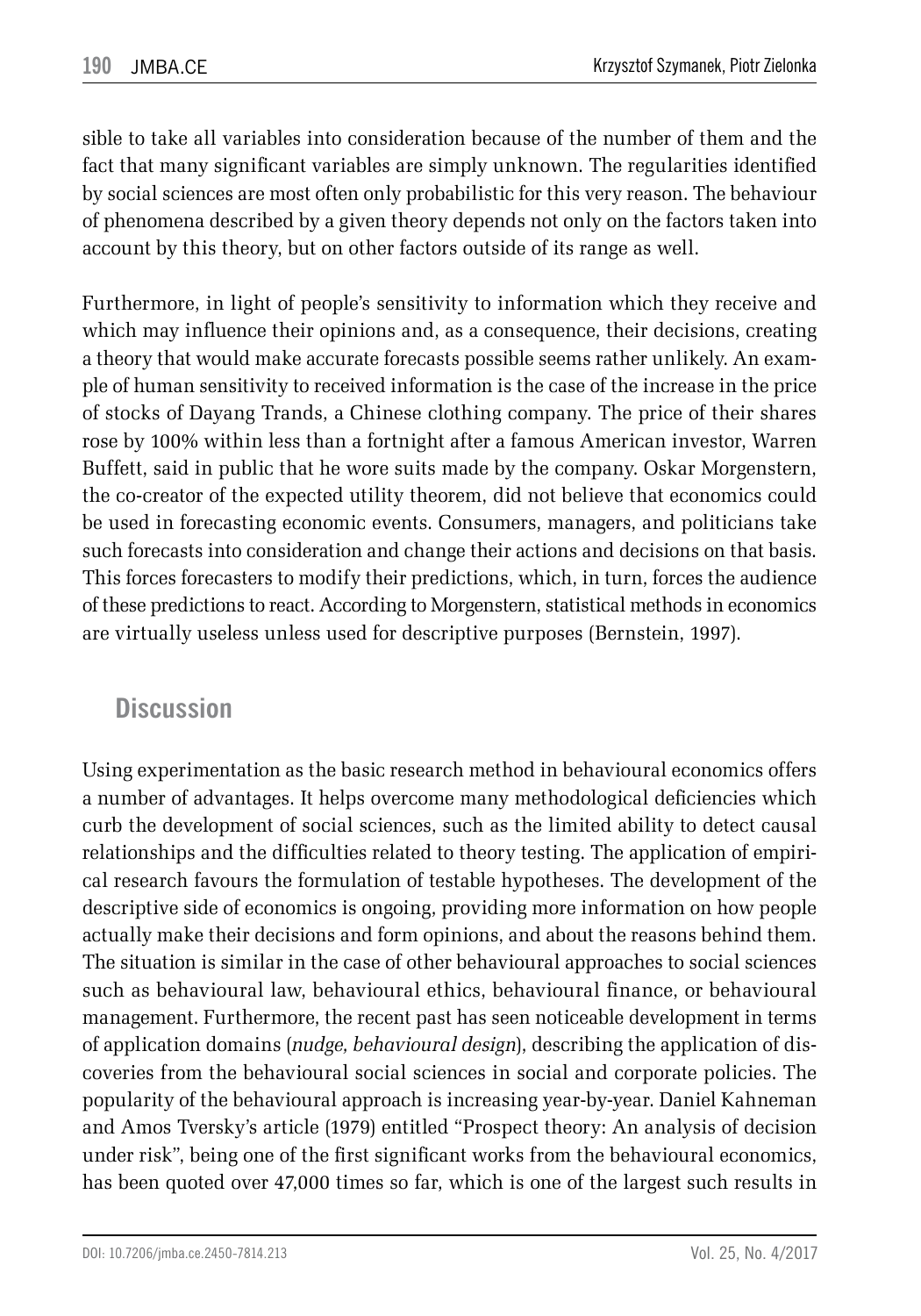social sciences. It seems that the dynamic development of behavioural economics, crowned with the Nobel Memorial Prize in Economic Sciences awarded to Richard Thaler in 2017, will contribute to an increasingly better level of cognition, understanding, and even forecasting of human economic behaviour.

However, the behavioural approach to economics does not solve all methodological problems in the social sciences. In fact, it actually generates new problems. For instance, limiting oneself to a description of only selected human behaviour makes behavioural models open to the charge of fragmentarism. Many economists do not treat the behavioural approach as a consistent, homogeneous scientific area, but rather as a set of loosely connected themes concentrated mainly on modifying the classical economic theories by confronting them with the findings of empirical research (Rzeszutek and Szyszka, 2017).

#### **References**

- Bernstein, P. (1998). *Against the Gods: The Remarkable Story of Risk*. Wiley.
- Bunge, M. (1996). In praise of intolerance to charlatanism in Academia. *Annals of the New York Academy of Sciences*, *775*: 96–116, https://doi.org/10.1111/j.1749-6632.1996.tb23131.x
- Chalmers, A. (2004). *What is this thing called Science?* Shoppenhangers Road: Open University Press.
- Hergenhahn, B.R. and Henley T. (2017). *An Introduction to the History of Psychology*. San Francisco, CA: Cengage Learning.
- Kahneman, D. and Tversky, A. (1979). Prospect Theory: An Analysis of Decision under Risk. *Econometrica*, *47*(2): 263–292, https://doi.org/10.2307/1914185
- Kolodko, G.W. (2017). New Pragmatism: In the Quest for Economics and Development Policy in the 21st Century. *Journal of Management and Business Administration. Central Europe*, *2*: 2–5, https://doi.org/10.7206/jmba.ce.2450-7814.192
- Kuhn, T.S. (1977). *Objectivity, Value Judgment and Theory Choice', in The Essential Tension*. University of Chicago Press, Chicago.
- Kuhn, T.S. (1985). *The Copernican Revolution*. Harvard University Press.
- Kuhn, T.S. (1962). *The Structure of Scientific Revolutions*. Chicago: University of Chicago Press.

Merton, R.K. (1948). The Self Fulfilling Prophecy. *Antioch Review*, *8*(2): 195, https://doi.org/10.2307/4609267

- Morawski, W. (2016). Economic Identities: Four Paths Out of the "Iron Cage". *Journal of Management and Business Administration Central Europe*, *24*(4): 2–9, https://doi.org/10.7206/jmba.ce.2450-7814.179
- Nola, R. and Sankey, H. (2007). *Theories of Scientific Method. An Introduction*. McGill-Queen's University Press.
- Popper, K. (1959). *The Logic of Scientific Discovery*. London: Routledge.
- Popper, K. (1957). *The poverty of historicism*. London: Routledge.
- Quine W.V. and Ullian J.S. (1978). *The Web of Belief*. New York: McGraw-Hill, Inc.
- Ruben, D-H. (2004). *Explaining Explanation*. Oxford: Oxford University Press.